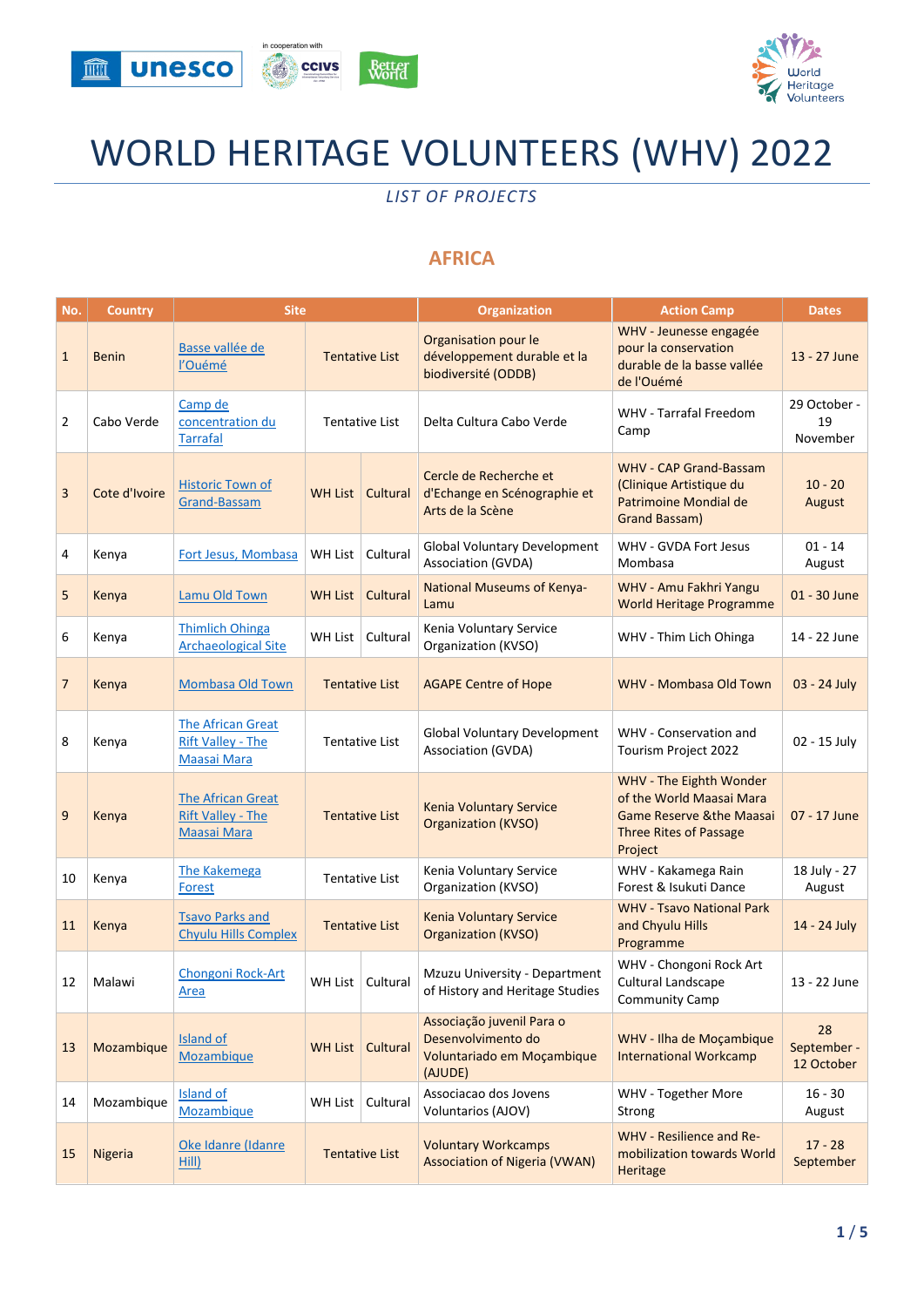



| 16 | Nigeria  | <b>Sukur Cultural</b><br>Landscape                                                            | WH List               | Cultural | African International<br><b>Documentary Festival</b><br>Foundation (AFIDFF) | WHV - The Recovery Match<br>for Sukur<br>- strengthening resilience<br>and reclaiming the integrity<br>of a cherished heritage                                                               | $08 - 19$<br>August    |
|----|----------|-----------------------------------------------------------------------------------------------|-----------------------|----------|-----------------------------------------------------------------------------|----------------------------------------------------------------------------------------------------------------------------------------------------------------------------------------------|------------------------|
| 17 | Senegal  | <b>Bassari Country:</b><br>Bassari, Fula and<br><b>Bedik Cultural</b><br>Landscapes           | <b>WH List</b>        | Cultural | CorpsAfrica/Sénégal                                                         | WHV - Mobiliser les jeunes<br>dans la promotion et la<br>valorisation de cet<br>extraordinaire paysage<br>culturel et naturel du Pays<br>bassari                                             | $02 - 12$<br>August    |
| 18 | Senegal  | <b>Stone Circles of</b><br>Senegambia                                                         | WH List               | Cultural | CorpsAfrica/Sénégal                                                         | WHV - Autonomiser les<br>communautés locales et<br>engager les jeunes à<br>s'approprier de la valeur<br>civilisationnelle<br>exceptionnelle des Cercles<br>Mégalithiques de la<br>Sénégambie | 24 June - 03<br>July   |
| 19 | Uganda   | Nyero and other<br>hunter-gatherer<br>geometric rock art<br>sites in eastern<br><b>Uganda</b> | <b>Tentative List</b> |          | <b>Cities Development Initiatives</b><br>Uganda (CDIU)                      | <b>WHV - Nyero Rock Art Site</b>                                                                                                                                                             | $1 - 10$<br>August     |
| 20 | Uganda   | <b>Bwindi Impenetrable</b><br><b>National Park</b>                                            | WH List               | Natural  | Uganda Voluntary Development<br><b>Association (UVDA)</b>                   | WHV - Bwindi Impenetrable<br><b>National Park</b>                                                                                                                                            | $3 - 26$<br>August     |
| 21 | Uganda   | <b>Tombs of Buganda</b><br><b>Kings at Kasubi</b>                                             | <b>WH List</b>        | Cultural | <b>Uganda Voluntary Development</b><br><b>Association (UVDA)</b>            | <b>WHV - Tombs of Buganda</b><br><b>Kings Kasubi</b>                                                                                                                                         | $16 - 26$<br>September |
| 22 | Zimbabwe | <b>Mana Pools National</b><br>Park, Sapi and<br><b>Chewore Safari</b><br><b>Areas</b>         | WH List               | Natural  | Youth 2 Youth in Zimbabwe                                                   | WHV - Resilience and Re-<br>mobilization towards World<br>Heritage-                                                                                                                          | 19 - 28 June           |
| 23 | Zimbabwe | <b>Khami Ruins</b><br><b>National Monument</b>                                                | <b>WH List</b>        | Cultural | Zimbabwe Workcamps<br><b>Association (ZWA)</b>                              | <b>WHV - Khami National</b><br><b>Monuments Bulawayo</b>                                                                                                                                     | $01 - 14$<br>August    |

#### **ARAB STATES**

| No.          | <b>Country</b> | <b>Site</b>                                                                |                |          | <b>Organization</b>                                  | <b>Action Camp</b>                                                                    | <b>Dates</b>           |
|--------------|----------------|----------------------------------------------------------------------------|----------------|----------|------------------------------------------------------|---------------------------------------------------------------------------------------|------------------------|
| $\mathbf{1}$ | Morocco        | Rabat, Modern<br><b>Capital and Historic</b><br>City: a Shared<br>Heritage | <b>WH List</b> | Cultural | <b>Association Work Camps and</b><br>Cultures (ACC)  | WHV - Volontaires pour<br>Rabat, la ville lumière, la<br>capitale culturelle du Maroc | $01 - 11$<br>August    |
|              | Tunisia        | <b>Ichkeul National Park</b>                                               | WH List        | Natural  | Association Tunisienne d'Action<br>Volontaire (ATAV) | WHV - Renaissance d'Ichkeul                                                           | $01 - 12$<br>September |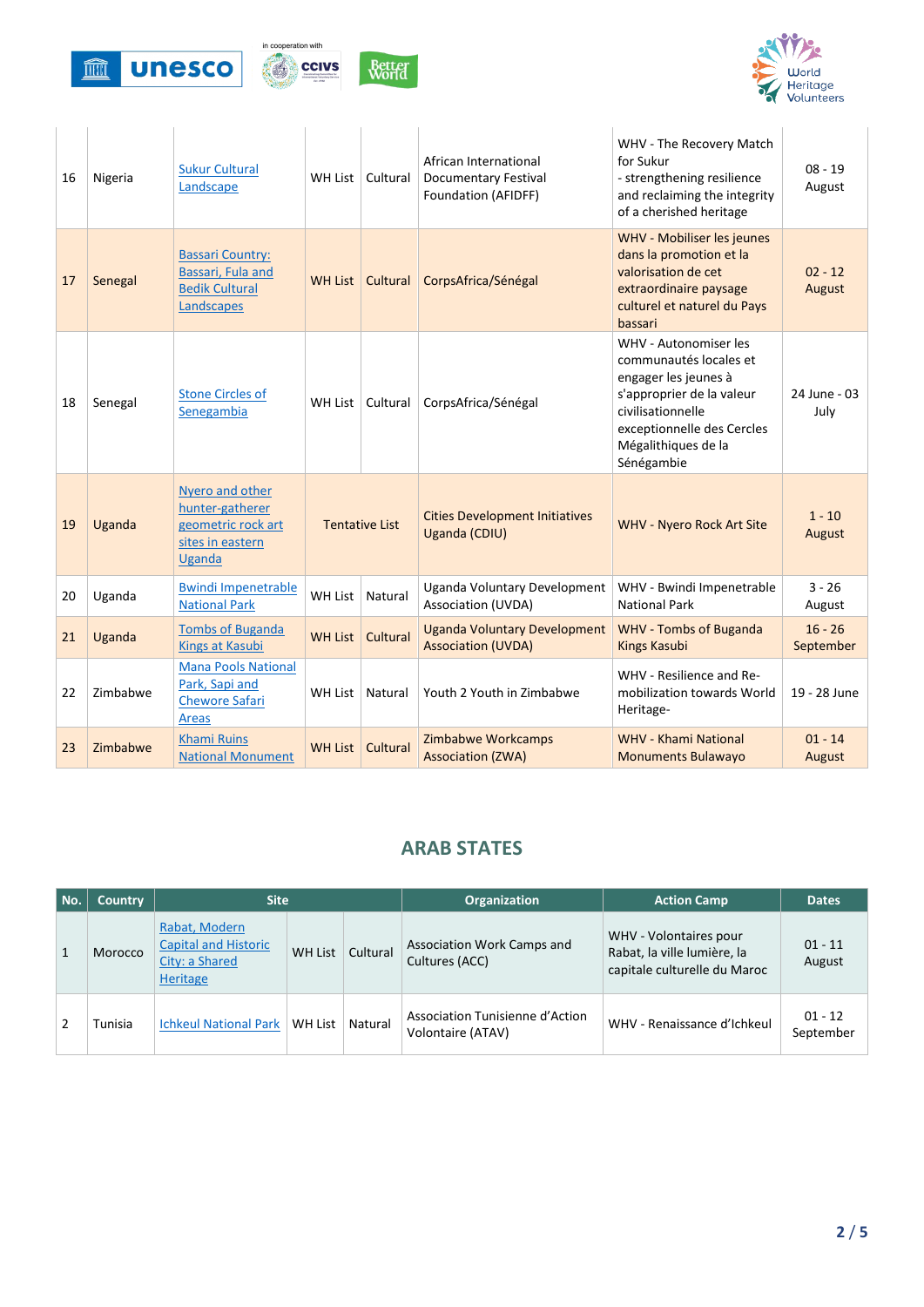



#### **ASIA AND THE PACIFIC**

| No.            | <b>Country</b>       | <b>Site</b>                                                                                                                                  |                                |          | <b>Organization</b>                                        | <b>Action Camp</b>                                                                                                                                                                                                                     | <b>Dates</b>                        |
|----------------|----------------------|----------------------------------------------------------------------------------------------------------------------------------------------|--------------------------------|----------|------------------------------------------------------------|----------------------------------------------------------------------------------------------------------------------------------------------------------------------------------------------------------------------------------------|-------------------------------------|
| 1              | Bangladesh           | Ruins of the<br><b>Buddhist Vihara at</b><br>Paharpur                                                                                        | <b>WH List</b>                 | Cultural | Nagar Upakhyan                                             | <b>WHV - Mindfulness Practice</b><br>in Heritage Conservation:<br><b>Engaging Youth for Heritage</b><br>Safeguarding and<br>Connecting the Buddhist<br>Philosophy on Ruins of the<br><b>Buddhist Vihara at</b><br>Paharpur, Bangladesh | 19 - 31 July                        |
| $\overline{2}$ | China                | <b>Silk Roads: The</b><br><b>Routes Network of</b><br>Chang'an-Tianshan<br>Corridor /<br><b>Silk Roads:</b><br>Zarafshan-Karakum<br>Corridor | WH List /<br>Tentative<br>List | Cultural | <b>ICOMOS International</b><br>Conservation Center - Xi'an | WHV - Silk Roads: The<br>Reservoir Project                                                                                                                                                                                             | 18 April - 15<br>December           |
| 3              | China                | <b>Historic Centre of</b><br><b>Macao</b>                                                                                                    | <b>WH List</b>                 | Cultural | Macau New Chinese Youth<br>Association                     | WHV- Feast of Na-Tcha in<br>the Historic Centre of<br>Macau                                                                                                                                                                            | 13 - 24 June                        |
| 4              | India                | Chhatrapati Shivaji<br><b>Terminus (formerly</b><br><b>Victoria Terminus)</b>                                                                | <b>WH List</b>                 | Cultural | <b>Elixir Foundation</b>                                   | WHV - Let's Heritage                                                                                                                                                                                                                   | $17 - 26$<br>December               |
| 5              | India                | <b>Historic City of</b><br>Ahmadabad                                                                                                         | <b>WH List</b>                 | Cultural | <b>Elixir Foundation</b>                                   | WHV - Let's Heritage                                                                                                                                                                                                                   | 30 July - 08<br>August              |
| 6              | India                | Jaipur City,<br>Rajasthan                                                                                                                    | <b>WH List</b>                 | Cultural | <b>Elixir Foundation</b>                                   | WHV - Let's Heritage                                                                                                                                                                                                                   | $10 - 19$<br>September              |
| $\overline{7}$ | India                | <b>Kakatiya</b><br>Rudreshwara<br>(Ramappa) Temple,<br>Telangana                                                                             | <b>WH List</b>                 | Cultural | Kakatiya Heritage Trust                                    | WHV - Kakatiya<br>Rudreshwara Camp                                                                                                                                                                                                     | $19 - 30$<br>September              |
| 8              | India                | Rani-ki-Vav (the<br>Queen's Stepwell) at<br>Patan, Gujarat                                                                                   | <b>WH List</b>                 | Cultural | <b>Elixir Foundation</b>                                   | WHV - Let's Heritage                                                                                                                                                                                                                   | 18 - 27 June                        |
| 9              | India                | <b>Western Ghats</b>                                                                                                                         | <b>WH List</b>                 | Natural  | Chinmaya Vidyalaya Vaduthala                               | <b>WHV - Save Western Ghats</b>                                                                                                                                                                                                        | 01<br>September -<br>30<br>November |
| 10             | Indonesia            | <b>Prambanan Temple</b><br>Compounds                                                                                                         | <b>WH List</b>                 | Cultural | Dejavato Foundation                                        | WHV - Prambanan Temple<br>Compounds                                                                                                                                                                                                    | 25 July - 05<br>August              |
| 11             | Republic of<br>Korea | Getbol, Korean Tidal<br>Flat (Shinan-Gigeom<br>Soakdo)                                                                                       | <b>WH List</b>                 | Natural  | <b>International Workcamp</b><br>Organization (IWO)        | WHV - An Adventure of<br>Patrimonito                                                                                                                                                                                                   | 11 - 22 July                        |
| 12             | Republic of<br>Korea | <b>Getbol, Korean Tidal</b><br>Flat (Boseong-<br>Suncheon)                                                                                   | <b>WH List</b>                 | Natural  | <b>International Workcamp</b><br>Organization (IWO)        | WHV - Successor of Getbol,<br><b>Tidal Flat</b>                                                                                                                                                                                        | 22 June - 03<br>July                |
| 13             | Malaysia             | <b>Royal Belum State</b><br>Park                                                                                                             | Tentative List                 |          | <b>Tropical Rainforest Research</b><br>Centre (TRaCe)      | WHV - Together in TraCe-<br>ing Rainforest Biodiversity,<br><b>Culture &amp; Education for</b><br>preservation and<br>conservation of Royal Belum<br>State Park, Malaysia                                                              | 17-27 June                          |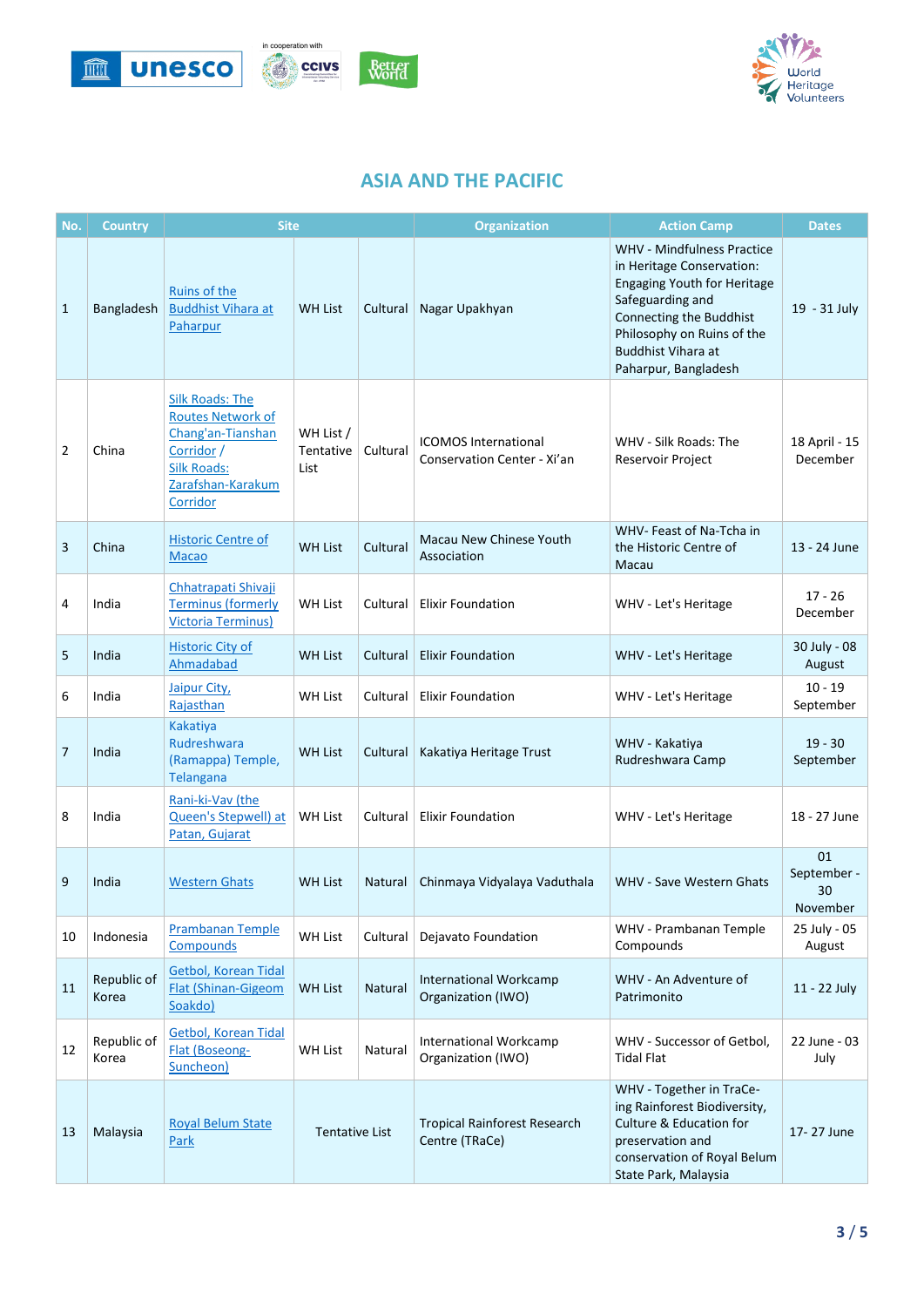



| 14 | Mongolia | Amarbayasgalant<br>Monastery and its<br><b>Surrounding Sacred</b><br><b>Cultural Landscape</b> | Tentative List             |          | Raleigh Mongolia Youths                               | <b>WHV</b> - Operation Amar Sain                                              | $05 - 15$<br>August    |
|----|----------|------------------------------------------------------------------------------------------------|----------------------------|----------|-------------------------------------------------------|-------------------------------------------------------------------------------|------------------------|
| 15 | Thailand | Historic City of<br>Ayutthaya                                                                  | Cultural<br><b>WH List</b> |          | <b>Volunteer Spirit Association</b><br>(VSA Thailand) | WHV - Ayutthaya: Stamp on<br>the Heritage from the Past<br>to Present         | 11 - 22 July           |
| 16 | Thailand | <b>Historic Town of</b><br>Sukhothai and<br><b>Associated Historic</b><br><b>Towns</b>         | <b>WH List</b>             | Cultural | Volunteer Spirit Association<br>(VSA Thailand)        | WHV - Sukhothai: Stamp on<br>the Heritage from the Past<br>to Present         | $08 - 19$<br>August    |
| 17 | Thailand | <b>Monuments Sites</b><br>and Cultural<br>Landscape of Chiang<br>Mai, Capital of<br>Lanna      | Tentative List             |          | <b>Volunteer Spirit Association</b><br>(VSA Thailand) | WHV - Lanna: Stamp on the<br>Heritage from the Past to<br>Present             | $12 - 23$<br>September |
| 18 | Thailand | Wat Phra Mahathat<br>Woramahawihan<br>Nakhon Si<br><b>Thammarat</b>                            | <b>Tentative List</b>      |          | <b>Volunteer Spirit Association</b><br>(VSA Thailand) | WHV - Wat Phra Mahathat:<br>Stamp on the Heritage from<br>the Past to Present | 06 - 16 June           |

## **EUROPE AND NORTH AMERICA**

| No.          | <b>Country</b> | <b>Site</b>                                                                                                           |                       |                    | Organization                              | <b>Action Camp</b>                                                                         | <b>Dates</b>                    |
|--------------|----------------|-----------------------------------------------------------------------------------------------------------------------|-----------------------|--------------------|-------------------------------------------|--------------------------------------------------------------------------------------------|---------------------------------|
| $\mathbf{1}$ | Armenia        | Cathedral and<br><b>Churches of</b><br><b>Echmiatsin and the</b><br><b>Archaeological Site of</b><br><b>Zvartnots</b> |                       | WH List   Cultural | HUJ - Voluntary Service of<br>Armenia     | <b>WHV - Zvarnots Cathedral</b>                                                            | 19 July - 01<br>August          |
| 2            | Croatia        | <b>Stari Grad Plain</b>                                                                                               | WH List               | Cultural           | Agency for Stari Grad Plain<br>Management | WHV - Volunteers for Stari<br><b>Grad Plain</b>                                            | $01 - 10$<br>September          |
| 3            | Finland        | <b>Fortress of</b><br>Suomenlinna                                                                                     |                       | WH List   Cultural | The Governing Body of<br>Suomenlinna      | WHV - Volunteer for World<br>Heritage in the Fortress of<br>Suomenlinna                    | $07 - 20$<br>August             |
| 4            | Germany        | Erzgebirge/Krušnohoří<br><b>Mining Region</b>                                                                         |                       | WH List   Cultural | European Heritage Volunteers              | WHV - Preservation and<br>Valorisation of Industrial and<br>Mining Heritage                | 16 - 30 July                    |
| 5            | Germany        | <b>Classical Weimar</b>                                                                                               |                       | WH List   Cultural | European Heritage Volunteers              | WHV - Parks and Gardens of<br><b>Classical Weimar</b>                                      | 28 August -<br>10<br>September  |
| 6            | Romania        | <b>Villages with Fortified</b><br>Churches in<br><b>Transylvania</b>                                                  |                       | WH List   Cultural | The Mihai Eminescu Trust                  | WHV - Viscri 2022                                                                          | 13 - 23 June                    |
| 7            | Romania        | L'ensemble<br>monumental de Tirgu<br>Jiu                                                                              | <b>Tentative List</b> |                    | <b>Maria Foundation</b>                   | WHV - "Constantin<br>Brancusi" International<br>School for Heritage, Culture<br>and Art    | 29 August -<br>11<br>September  |
| 8            | Spain          | <b>Mudejar Architecture</b><br>of Aragon                                                                              | WH List               | Cultural           | Ayuntamiento de Zaragoza                  | <b>WHV</b> - Precedentes<br>Históricos del Monasterio<br>del Santo Sepulcro de<br>Zaragoza | 25 July - 07<br>August          |
| 9            | Spain          | San Millán Yuso and<br><b>Suso Monasteries</b>                                                                        |                       | WH List   Cultural | Fundación San Millán de la<br>Cogolla     | <b>WHV - A Wall that Connects</b><br>Us                                                    | 25<br>September -<br>08 October |